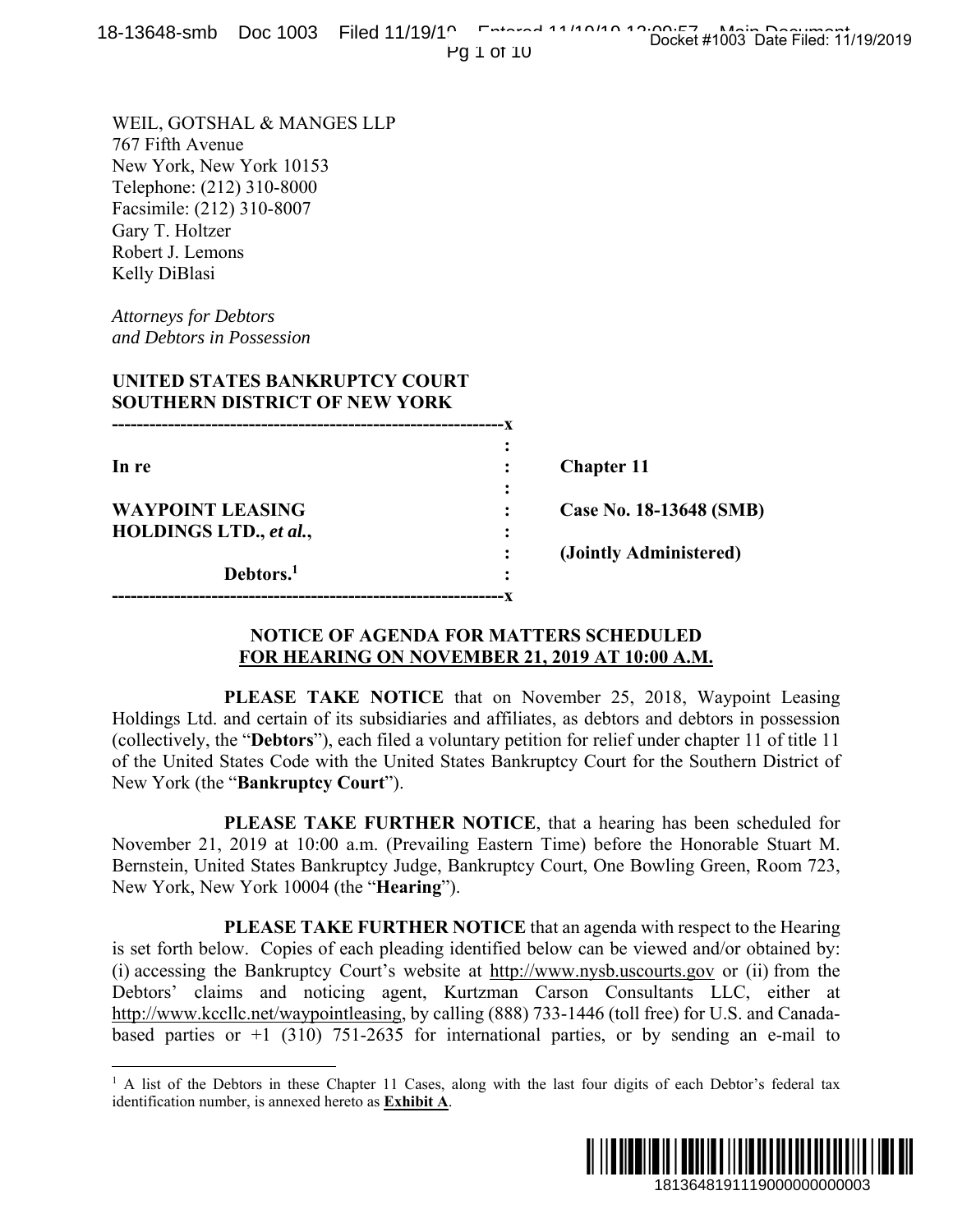WaypointInfo@kccllc.com. Note that a PACER password is needed to access documents on the Bankruptcy Court's website.

# **I. UNCONTESTED MATTERS:**

1. First Interim Application of Houlihan Lokey Capital, Inc., Investment Banker to the Debtors, for Interim Allowance of Compensation for Professional Services Rendered and Reimbursement of Actual and Necessary Expenses Incurred from November 25, 2018 Through March 31, 2019 **[ECF No. 779]** 

Response Deadline: November 14, 2019 at 4:00 p.m. (Eastern Time).

Responses Filed: None.

# Related Documents:

- A. Order Granting Extension Request and Adjournment **[ECF No. 908]**
- B. Notice of Adjournment of Certain Matters and Cancellation of Hearing **[ECF No. 912]**
- C. Notice of Hearing **[ECF No. 978]**
- D. Certificate of No Objection **[ECF No. 999]**

Status: This matter is going forward on an uncontested basis.

2. Second Interim and Final Fee Application of Houlihan Lokey Capital, Inc., Investment Banker to the Debtors, for Allowance of Compensation for Professional Services Rendered and Reimbursement of Actual and Necessary Expenses Incurred from November 25, 2018 Through July 25, 2019 **[ECF No. 961]** 

Response Deadline: November 14, 2019 at 4:00 p.m. (Eastern Time).

Responses Filed: None.

Related Documents:

- A. Notice of Hearing **[ECF No. 978]**
- B. Certificate of No Objection **[ECF No. 999]**

Status: This matter is going forward on an uncontested basis.

3. Second Interim and Final Fee Application of White & Case LLP, as Special Counsel to the Debtors, for Allowance and Payment of Compensation for Professional Services Rendered and Reimbursement of Actual and Necessary Expenses Incurred for (I) the Second Interim Period from April 1, 2019 Through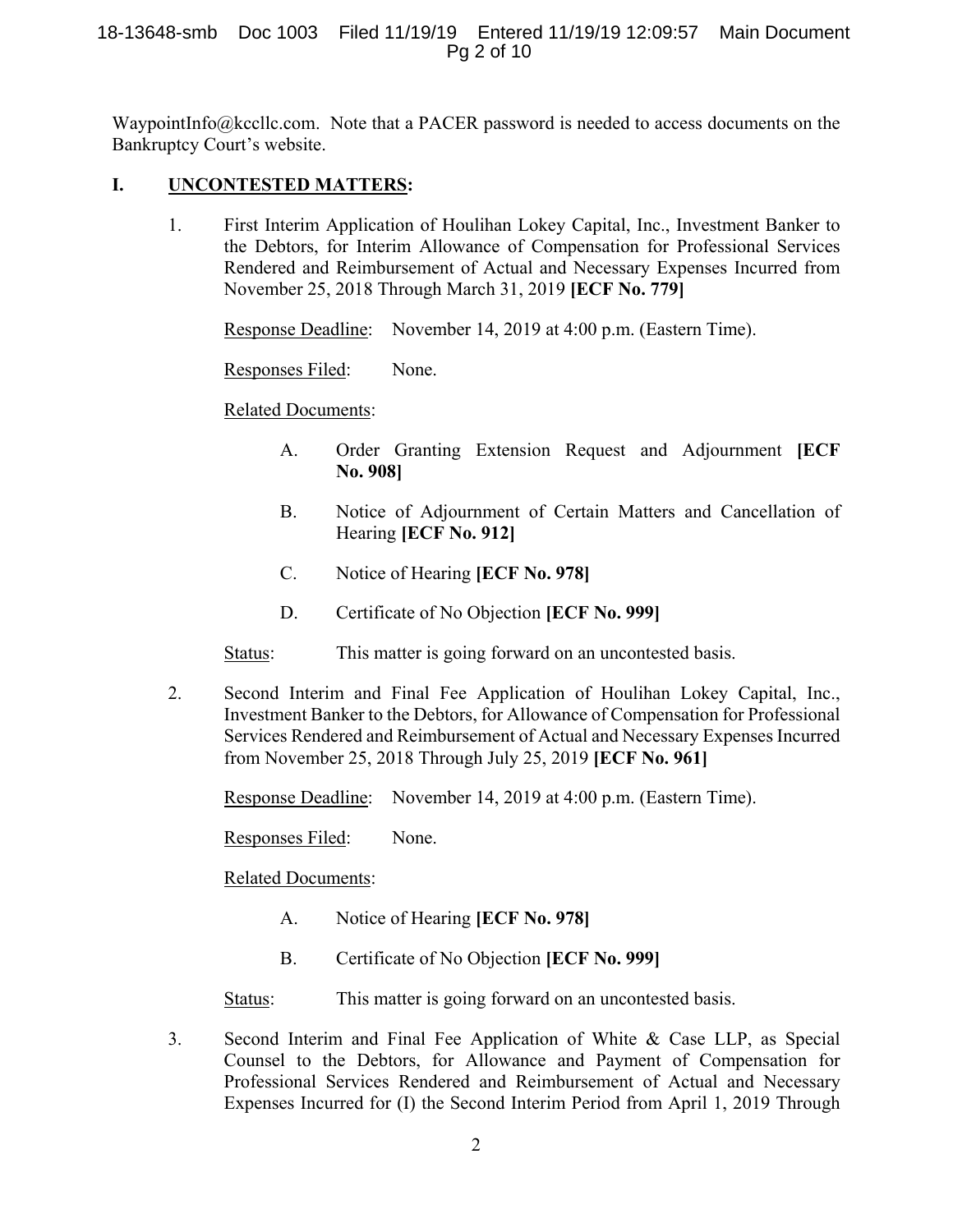August 9, 2019, and (II) the Entire Case Period from November 25, 2018 Through and Including August 9, 2019 **[ECF No. 949]** 

Response Deadline: November 14, 2019 at 4:00 p.m. (Eastern Time).

Responses Filed: None.

Related Documents:

- A. Notice of Hearing **[ECF No. 978]**
- B. Certificate of No Objection **[ECF No. 999]**

Status: This matter is going forward on an uncontested basis.

4. Second Interim and Final Fee Application of Weil, Gotshal & Manges LLP, as Attorneys for the Debtors, for Allowance of Compensation for Professional Services Rendered and Reimbursement of Actual and Necessary Expenses Incurred During (I) the Second Interim Period of April 1, 2019 Through and Including August 9, 2019 and (II) the Final Compensation Period of November 25, 2018 Through and Including August 9, 2019 **[ECF No. 954]** 

Response Deadline: November 14, 2019 at 4:00 p.m. (Eastern Time).

Responses Filed: None.

Related Documents:

- A. Notice of Hearing **[ECF No. 978]**
- B. Certificate of No Objection **[ECF No. 999]**

Status: This matter is going forward on an uncontested basis.

5. Second Interim and Final Application of Kurtzman Carson Consultants LLC as Administrative Agent for the Debtors for Interim Allowance of Compensation for Professional Services Rendered and for Reimbursement of Actual and Necessary Expenses Incurred from January 1, 2019 Through July 31, 2019 **[ECF No. 955]** 

Response Deadline: November 14, 2019 at 4:00 p.m. (Eastern Time).

Responses Filed: None.

Related Documents:

- A. Notice of Hearing **[ECF No. 978]**
- B. Certificate of No Objection **[ECF No. 999]**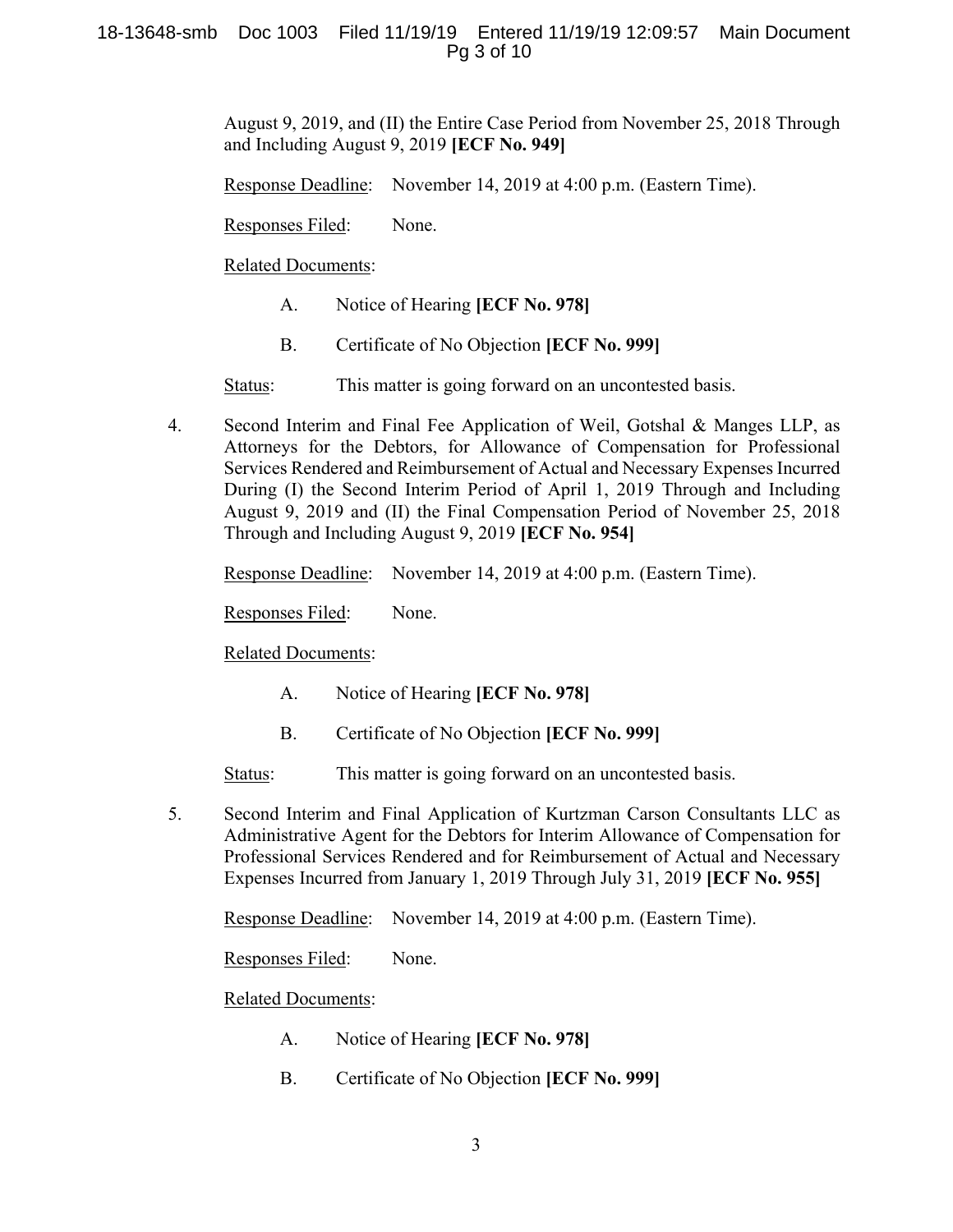## 18-13648-smb Doc 1003 Filed 11/19/19 Entered 11/19/19 12:09:57 Main Document Pg 4 of 10

Status: This matter is going forward on an uncontested basis.

6. Second Interim and Final Fee Application of FTI Consulting, Inc., Financial Advisor to the Debtors, for Allowance of Compensation and Reimbursement of Expenses for the Period from November 25, 2018 Through August 9, 2019 **[ECF No. 963]** 

Response Deadline: November 14, 2019 at 4:00 p.m. (Eastern Time).

Responses Filed: None.

## Related Documents:

- A. Notice of Hearing **[ECF No. 978]**
- B. Certificate of No Objection **[ECF No. 999]**

Status: This matter is going forward on an uncontested basis.

7. First Interim and Final Application of Ernst & Young Ireland, Wind Down Advisors and Proposed Liquidators to the Debtors, for Interim Allowance of Compensation for Professional Services Rendered and Reimbursement of Actual and Necessary Expenses Incurred from November 25, 2018 Through August 9, 2019 **[ECF No. 964]** 

Response Deadline: November 14, 2019 at 4:00 p.m. (Eastern Time).

Responses Filed: None.

Related Documents:

- A. Certification for Services Rendered and Reimbursement of Expenses Incurred as Irish Wind Down Advisors and Liquidators for the Debtors **[ECF No. 966]**
- B. Notice of Hearing **[ECF No. 978]**
- C. Certificate of No Objection **[ECF No. 999]**

Status: This matter is going forward on an uncontested basis.

8. Amended Second Interim and Final Fee Application of A&L Goodbody, as Irish Law Advisor for Debtors and Debtors in Possession, for Allowance of Compensation for Professional Services Rendered and Reimbursement for Actual and Necessary Expenses Incurred During (I) the Second Interim Period of April 1, 2019 Through and Including August 9, 2019 and (II) the Final Compensation Period of November 25, 2018 Through and Including August 9, 2019 **[ECF No. 968]**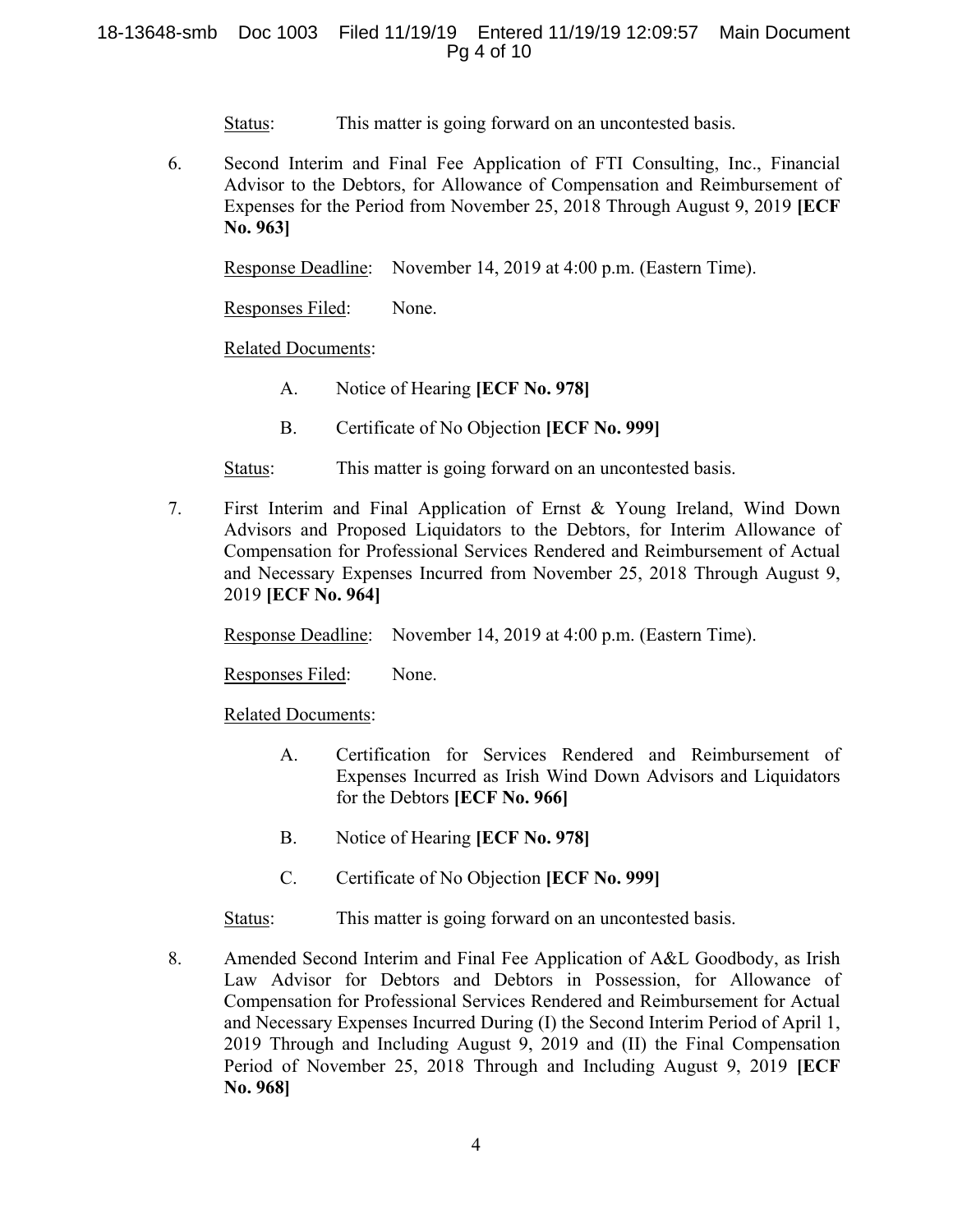# 18-13648-smb Doc 1003 Filed 11/19/19 Entered 11/19/19 12:09:57 Main Document Pg 5 of 10

Response Deadline: November 14, 2019 at 4:00 p.m. (Eastern Time).

Responses Filed: None.

#### Related Documents:

- A. Second Interim and Final Application of A&L Goodbody, as Irish Law Advisor for Debtors **[ECF No. 962]**
- B. Notice of Hearing **[ECF No. 978]**
- C. Certificate of No Objection **[ECF No. 999]**
- Status: This matter is going forward on an uncontested basis.

## **II. ADJOURNED MATTERS:**

9. First and Final Fee Application of KPMG for Compensation for Services Rendered and Reimbursement of Expenses Incurred as Auditors, Financial Reporting Advisors and Tax Advisors for Debtors *Nunc Pro Tunc* from the Petition Date to January 29, 2019 **[ECF No. 956]** 

Response Deadline: November 14, 2019 at 4:00 p.m. (Eastern Time); extended solely for the United States Trustee to November 29, 2019 at 4:00 p.m. (Eastern Time).

Responses Filed: None.

Related Document:

- A. Notice of Hearing **[ECF No. 978]**
- B. Order Granting Consensual Adjournment Request **[ECF No. 1001]**
- C. Amended Order Granting Consensual Adjournment Request **[ECF No. 1002]**
- Status: This matter is adjourned to December 5, 2019 at 10:00 a.m. (Eastern Time).
- 10. Amended First and Final Consolidated Application of Watson Farley & Williams LLP for Allowance of Compensation and Reimbursement for Services Rendered and Reimbursement of Expenses Incurred from February 28, 2019 Through August 9, 2019 **[ECF No. 996]**

Response Deadline: November 14, 2019 at 4:00 p.m. (Eastern Time); extended solely for the United States Trustee to November 29, 2019 at 4:00 p.m. (Eastern Time).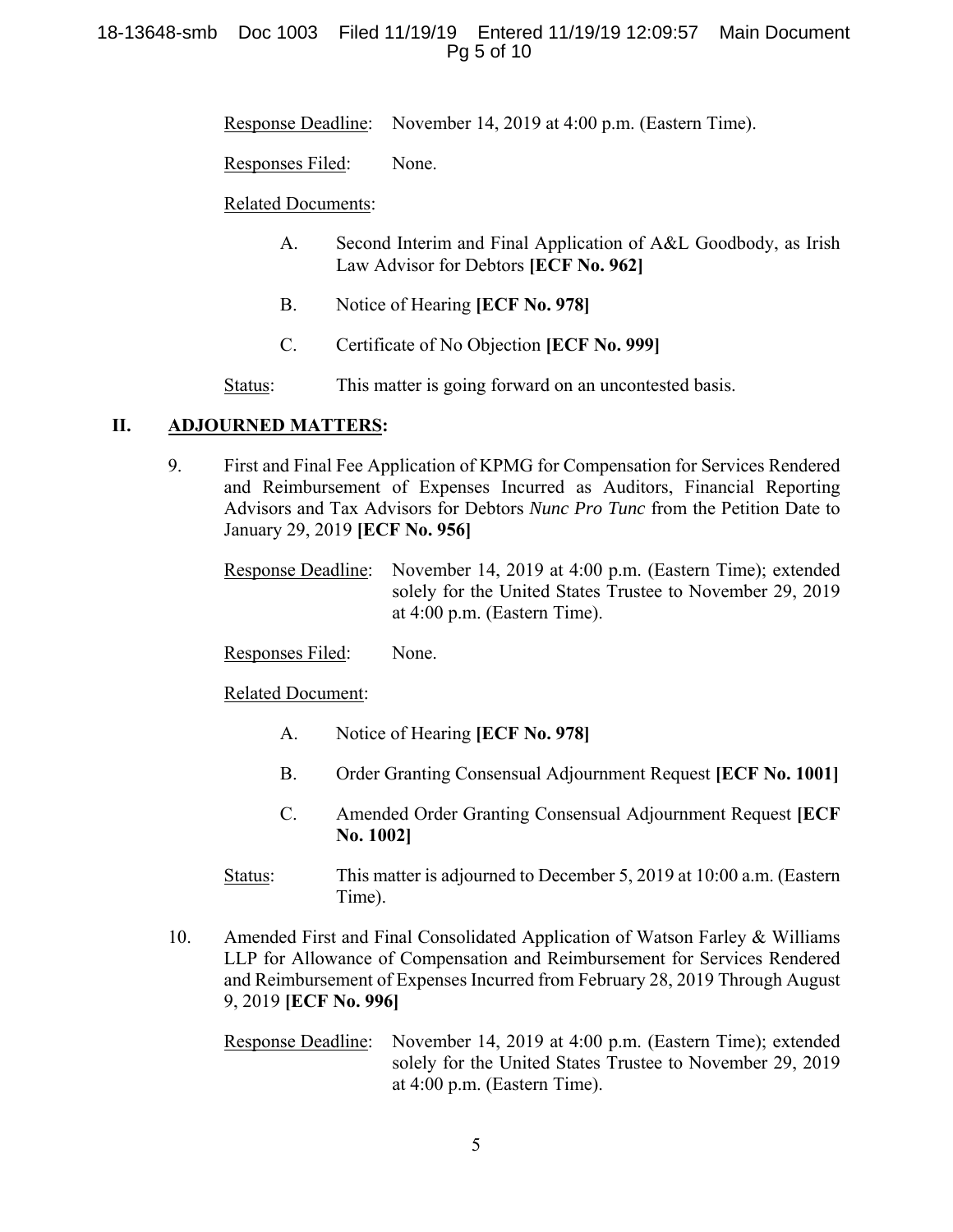## 18-13648-smb Doc 1003 Filed 11/19/19 Entered 11/19/19 12:09:57 Main Document Pg 6 of 10

Responses Filed: None.

Related Documents:

- A. First and Final Consolidated Application of Watson Farley & Williams LLP **[ECF No. 965]**
- B. Notice of Hearing **[ECF No. 978]**
- C. Order Granting Consensual Adjournment Request **[ECF No. 1001]**
- D. Amended Order Granting Consensual Adjournment Request **[ECF No. 1002]**
- Status: This matter is adjourned to December 5, 2019 at 10:00 a.m. (Eastern Time).

Dated: November 19, 2019 New York, New York

> /s/ *Kelly DiBlasi* WEIL, GOTSHAL & MANGES LLP 767 Fifth Avenue New York, New York 10153 Telephone: (212) 310-8000 Facsimile: (212) 310-8007 Gary T. Holtzer Robert J. Lemons Kelly DiBlasi

*Attorneys for Debtors and Debtors in Possession*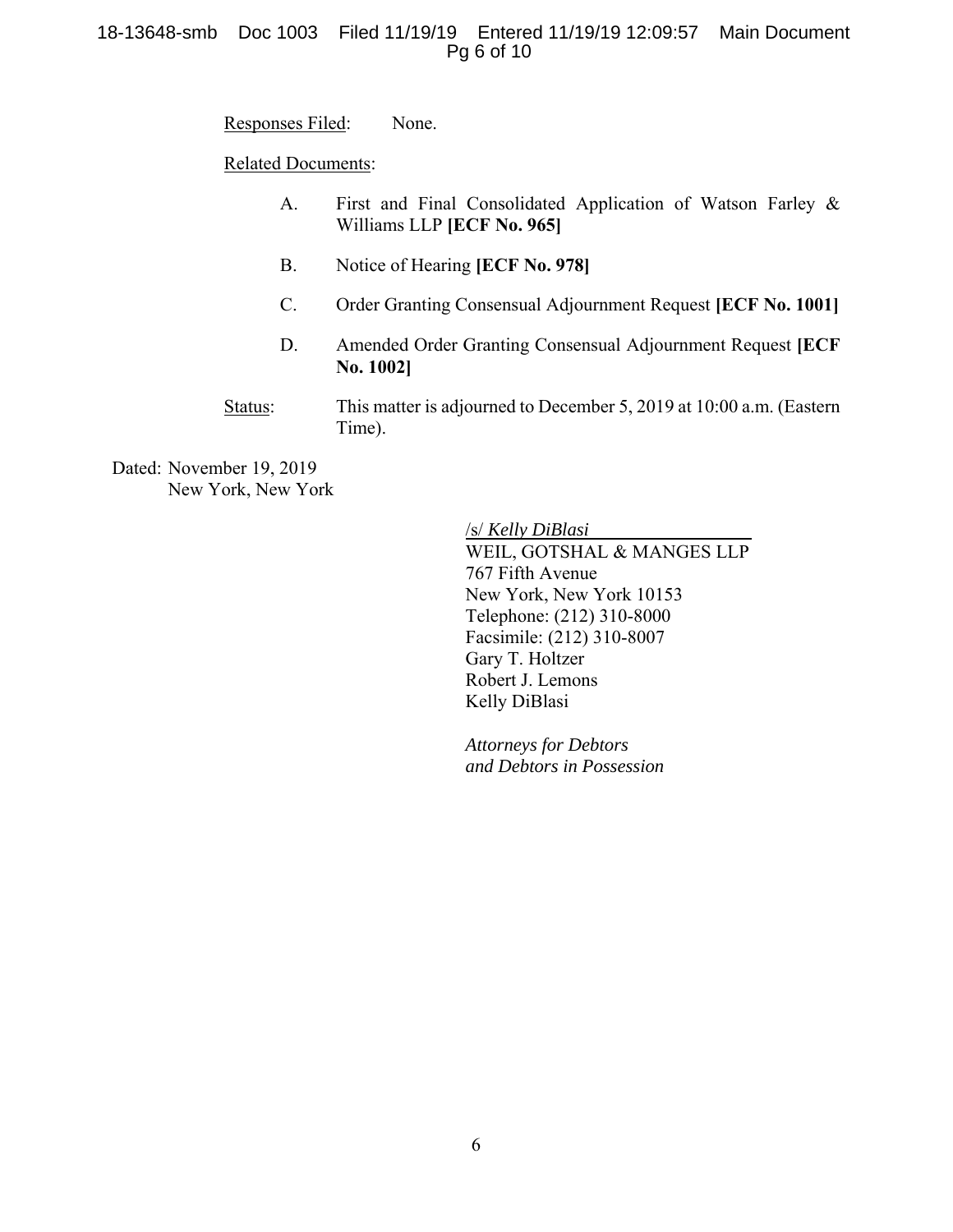18-13648-smb Doc 1003 Filed 11/19/19 Entered 11/19/19 12:09:57 Main Document Pg 7 of 10

# **Exhibit A**

**Debtors**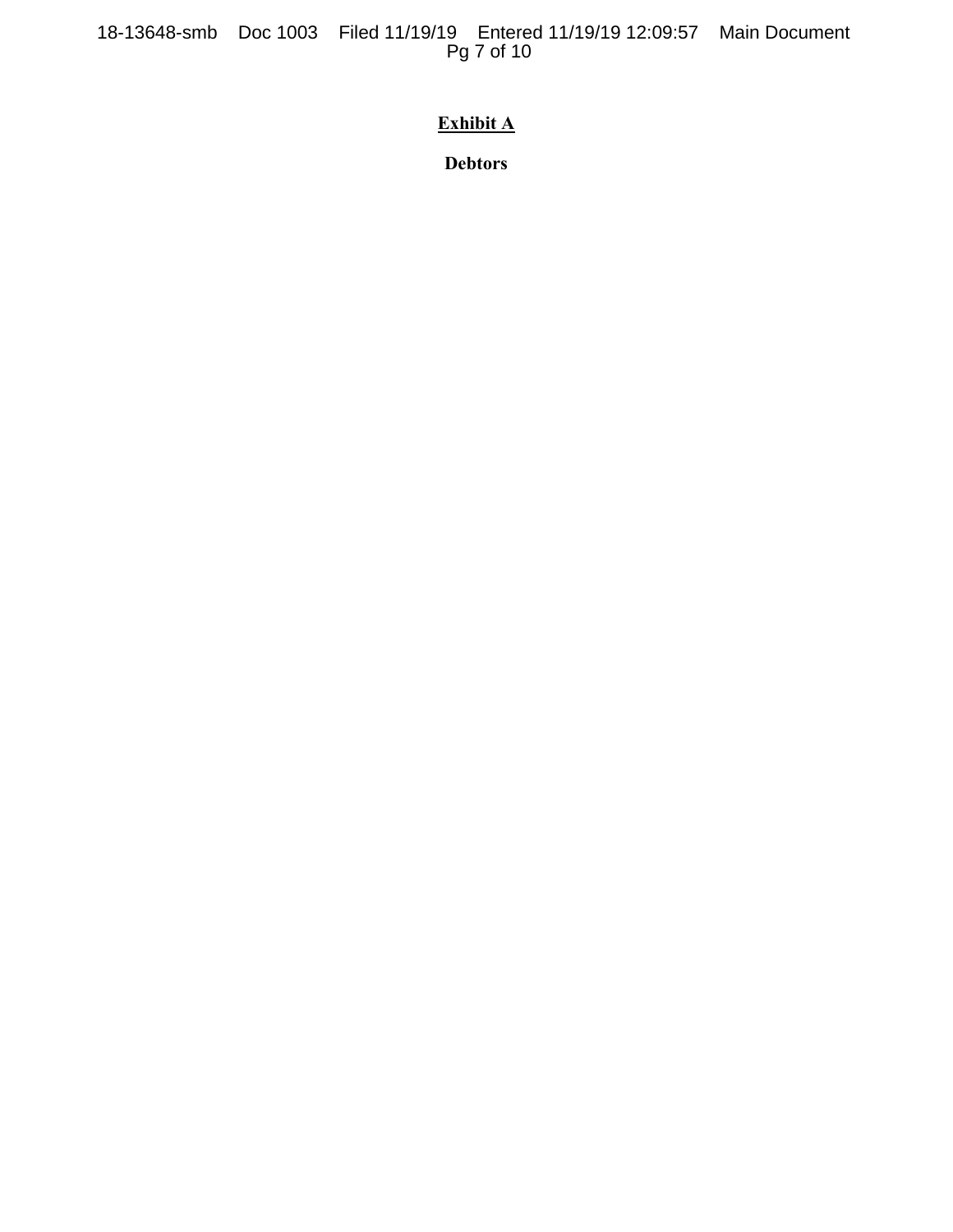# 18-13648-smb Doc 1003 Filed 11/19/19 Entered 11/19/19 12:09:57 Main Document Pg 8 of 10

| <b>Debtor</b>                             | Last 4<br>Digits of<br><b>Tax ID</b><br><b>Number</b> | <b>Debtor</b>                                  | Last 4<br>Digits of<br><b>Tax ID</b><br><b>Number</b> |
|-------------------------------------------|-------------------------------------------------------|------------------------------------------------|-------------------------------------------------------|
| Waypoint Leasing Holdings Ltd.            | 2899                                                  | <b>MSN 760682 Trust</b>                        | N/A                                                   |
| Waypoint Leasing (Luxembourg)<br>S.à r.l. | 7041                                                  | Waypoint 2916 Business Trust                   | N/A                                                   |
| Waypoint Leasing (Ireland)<br>Limited     | 6600                                                  | <b>MSN 920062 Trust</b>                        | N/A                                                   |
| Waypoint Asset Co 10 Limited              | 2503                                                  | <b>MSN 920125 Trust</b>                        | N/A                                                   |
| MSN 2826 Trust                            | N/A                                                   | <b>MSN 9229 AS</b>                             | 7652                                                  |
| MSN 2879 Trust                            | N/A                                                   | Waypoint Asset Co 3A Limited                   | 6687                                                  |
| Waypoint Asset Co 11 Limited              | 3073                                                  | <b>MSN 41371 Trust</b>                         | N/A                                                   |
| MSN 2905 Trust                            | N/A                                                   | Waypoint Asset Euro 1A Limited                 | 9804                                                  |
| Waypoint Asset Co 14 Limited              | 1585                                                  | Waypoint Asset Co 1K Limited                   | 2087                                                  |
| Waypoint Asset Co 15 Limited              | 1776                                                  | MSN 4469 Trust                                 | N/A                                                   |
| Waypoint Asset Co 3 Limited               | 3471                                                  | MSN 6655 Trust                                 | N/A                                                   |
| AE Helicopter (5) Limited                 | N/A                                                   | Waypoint Leasing (Luxembourg)<br>Euro S.à r.l. | 8928                                                  |
| AE Helicopter (6) Limited                 | N/A                                                   | Waypoint Asset Co 1A Limited                   | 1208                                                  |
| <b>MSN 31141 Trust</b>                    | N/A                                                   | Waypoint Leasing Labuan 1A<br>Limited          | 2299                                                  |
| <b>MSN 31492 Trust</b>                    | N/A                                                   | Waypoint Asset Co 1C Limited                   | 0827                                                  |
| MSN 36458 Trust                           | N/A                                                   | Waypoint Asset Co 1D Limited                   | 7018                                                  |
| <b>MSN 760543 Trust</b>                   | N/A                                                   | Waypoint Asset Co 1F Limited                   | 6345                                                  |
| <b>MSN 760551 Trust</b>                   | N/A                                                   | Waypoint Asset Co 1G Limited                   | 6494                                                  |
| <b>MSN 760581 Trust</b>                   | N/A                                                   | Waypoint Asset Co 1H Limited                   | 7349                                                  |
| <b>MSN 760628 Trust</b>                   | N/A                                                   | Waypoint Asset Co 1J Limited                   | 7729                                                  |
| <b>MSN 760631 Trust</b>                   | N/A                                                   | <b>MSN 20159 Trust</b>                         | N/A                                                   |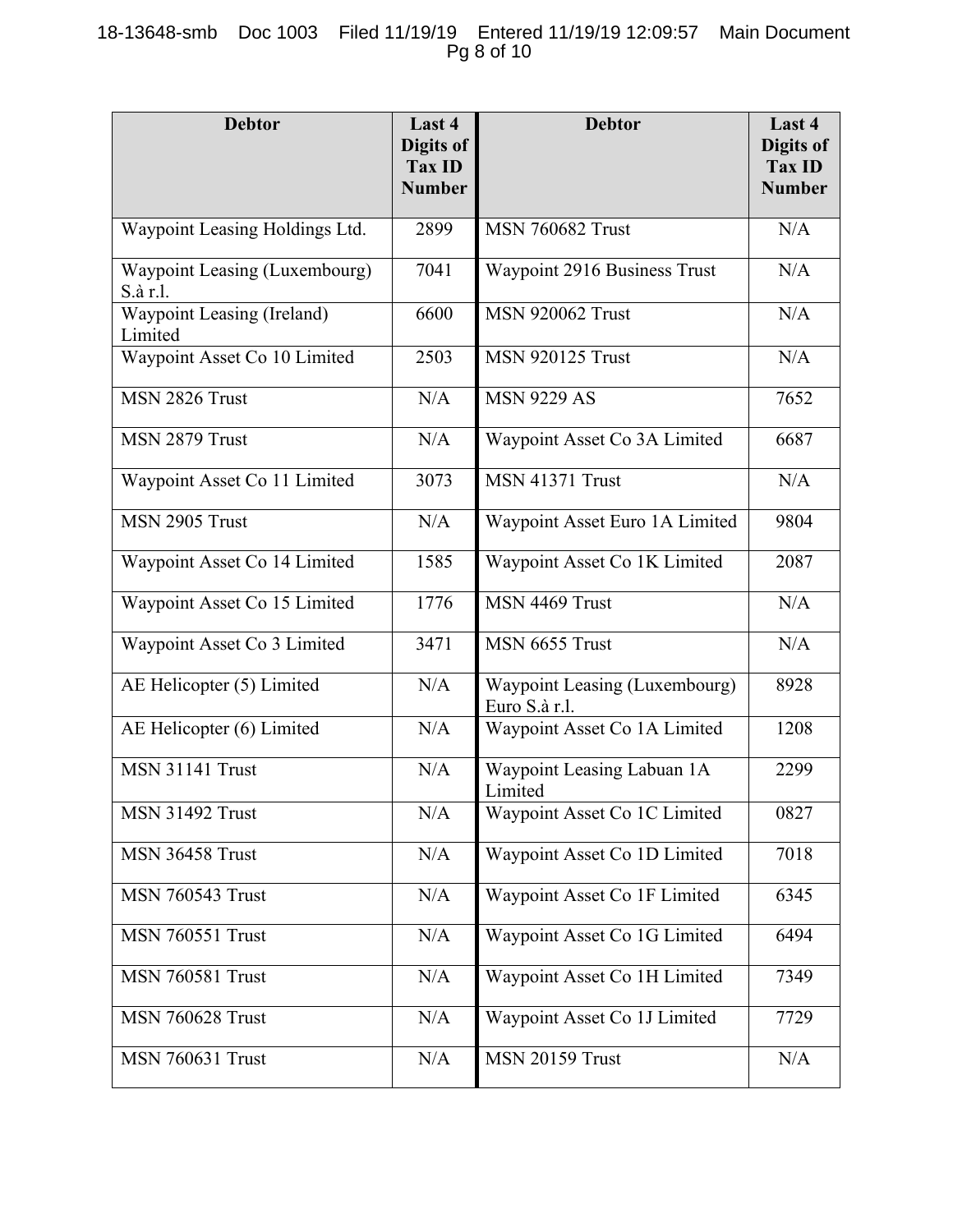# 18-13648-smb Doc 1003 Filed 11/19/19 Entered 11/19/19 12:09:57 Main Document Pg 9 of 10

| <b>Debtor</b>                         | Last 4<br>Digits of<br>Tax ID<br><b>Number</b> | <b>Debtor</b>                        | Last 4<br>Digits of<br><b>Tax ID</b><br><b>Number</b> |
|---------------------------------------|------------------------------------------------|--------------------------------------|-------------------------------------------------------|
| MSN 6658 Trust                        | N/A                                            | Waypoint Asset Funding 6 LLC         | 4964                                                  |
| Waypoint 760626 Business Trust        | N/A                                            | Waypoint Asset Co 7 Limited          | 9689                                                  |
| MSN 7152 Trust                        | N/A                                            | Waypoint Asset Euro 7A Limited       | 2406                                                  |
| MSN 7172 Trust                        | N/A                                            | Waypoint Asset Co 8 Limited          | 2532                                                  |
| Waypoint Asset Funding 3 LLC          | 4960                                           | <b>MSN 31041 Trust</b>               | N/A                                                   |
| Waypoint Asset Malta Ltd              | 5348                                           | <b>MSN 31203 Trust</b>               | N/A                                                   |
| Waypoint Leasing Labuan 3A<br>Limited | 8120                                           | <b>MSN 31578 Trust</b>               | N/A                                                   |
| Waypoint Leasing UK 3A Limited        | 0702                                           | <b>MSN 760617 Trust</b>              | N/A                                                   |
| Waypoint Asset Co 4 Limited           | 0301                                           | <b>MSN 760624 Trust</b>              | N/A                                                   |
| Waypoint Asset Co 5 Limited           | 7128                                           | <b>MSN 760626 Trust</b>              | N/A                                                   |
| Waypoint Leasing Services LLC         | 8965                                           | <b>MSN 760765 Trust</b>              | N/A                                                   |
| <b>MSN 14786 Trust</b>                | N/A                                            | <b>MSN 920063 Trust</b>              | N/A                                                   |
| MSN 2047 Trust                        | N/A                                            | <b>MSN 920112 Trust</b>              | N/A                                                   |
| MSN 2057 Trust                        | N/A                                            | Waypoint 206 Trust                   | N/A                                                   |
| Waypoint Asset Co 5B Limited          | 2242                                           | Waypoint 407 Trust                   | N/A                                                   |
| Waypoint Leasing UK 5A Limited        | 1970                                           | Waypoint Asset Euro 1B Limited       | 3512                                                  |
| Waypoint Asset Co 6 Limited           | 8790                                           | Waypoint Asset Euro 1C Limited       | 1060                                                  |
| <b>MSN 31042 Trust</b>                | N/A                                            | <b>MSN 20012 Trust</b>               | N/A                                                   |
| <b>MSN 31295 Trust</b>                | N/A                                            | <b>MSN 20022 Trust</b>               | N/A                                                   |
| <b>MSN 31308 Trust</b>                | N/A                                            | <b>MSN 20025 Trust</b>               | N/A                                                   |
| <b>MSN 920119 Trust</b>               | N/A                                            | <b>MSN 920113 Trust</b>              | N/A                                                   |
| Waypoint Asset Funding 8 LLC          | 4776                                           | Waypoint Asset Co Germany<br>Limited | 5557                                                  |